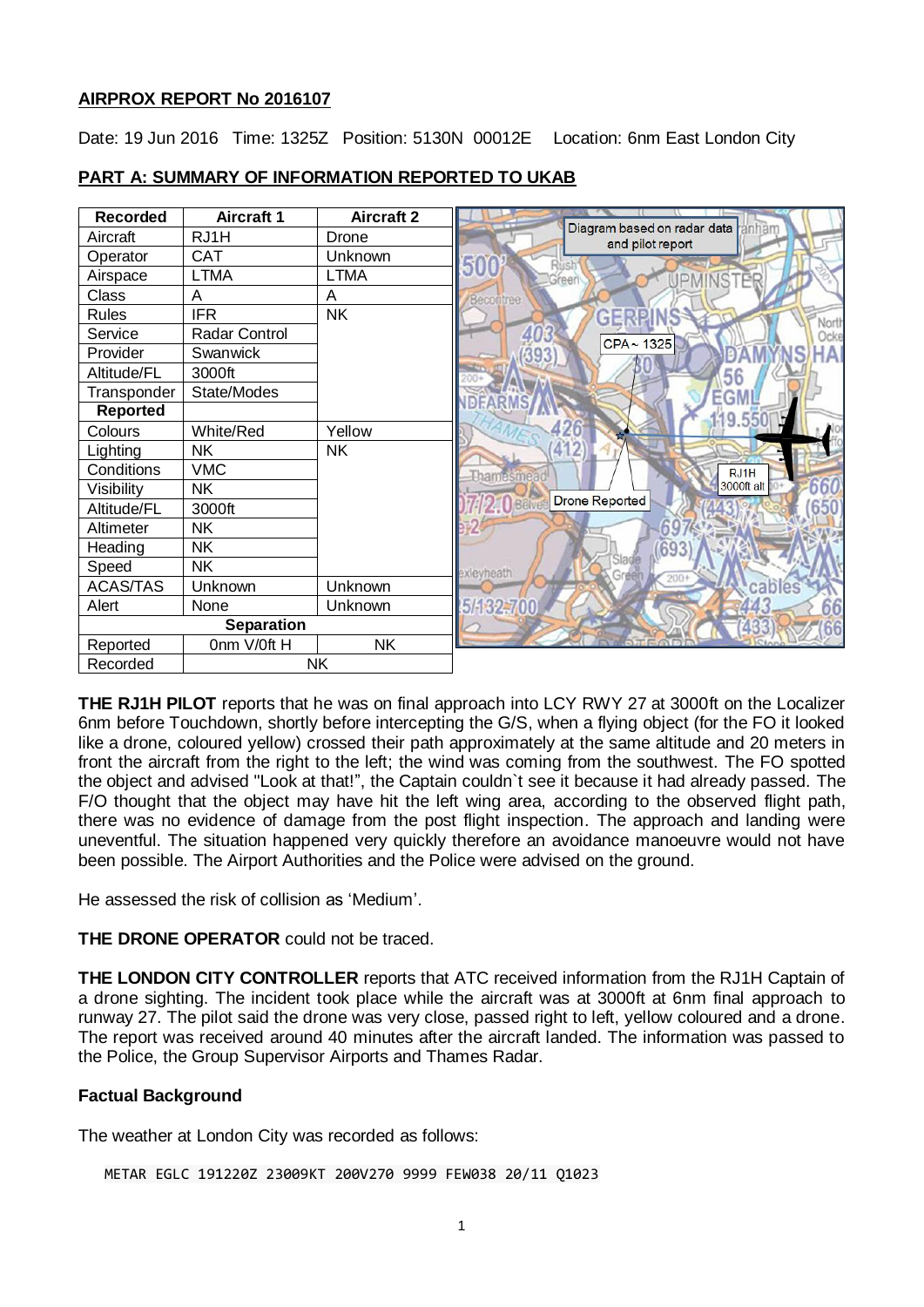# **Analysis and Investigation**

## **UKAB Secretariat**

The Air Navigation Order 2009 (as amended), Article 138<sup>1</sup> states:

'A person must not recklessly or negligently cause or permit an aircraft to endanger any person or property.'

Article 166, paragraphs 2, 3 and 4 state:

'(2) The person in charge of a small unmanned aircraft may only fly the aircraft if reasonably satisfied that the flight can safely be made.

(3) The person in charge of a small unmanned aircraft must maintain direct, unaided visual contact with the aircraft sufficient to monitor its flight path in relation to other aircraft, persons, vehicles, vessels and structures for the purpose of avoiding collisions.'

(4) The person in charge of a small unmanned aircraft which has a mass of more than 7kg excluding its fuel but including any articles or equipment installed in or attached to the aircraft at the commencement of its flight, must not fly the aircraft

(a) in Class A, C, D or E airspace unless the permission of the appropriate air traffic control unit has been obtained;

(b) within an aerodrome traffic zone …; or

(c) at a height of more than 400 feet above the surface unless it is flying in airspace described in sub-paragraph (a) or (b) and in accordance with the requirements for that airspace.'

A CAA web site<sup>2</sup> provides information and guidance associated with the operation of Unmanned Aircraft Systems (UASs) and Unmanned Aerial Vehicles (UAVs).

Additionally, the CAA has published a UAV Safety Notice<sup>3</sup> which states the responsibilities for flying unmanned aircraft. This includes:

'You are responsible for avoiding collisions with other people or objects - including aircraft. Do not fly your unmanned aircraft in any way that could endanger people or property. It is illegal to fly your unmanned aircraft over a congested area (streets, towns and cities). …, stay well clear of airports and airfields'.

#### **Summary**

An Airprox was reported when an RJ1H and a drone flew into proximity at 1325 on Sunday 19<sup>th</sup> June 2016. The RJ1H pilot was operating under IFR in VMC, and in receipt of a Radar Control Service from London TCC. The drone operator could not be traced.

# **PART B: SUMMARY OF THE BOARD'S DISCUSSIONS**

Information available consisted of a report from the pilot of the RJ1H, radar photographs/video recordings and a report from the air traffic controller involved.

There are no specific ANO regulations limiting the maximum height for the operation of drones that weigh 7kg or less other than if flown using FPV (with a maximum weight of 3.5kg) when 1000ft is the maximum height. Drones weighing between 7kg and 20kg are limited to 400ft unless in accordance with airspace requirements. Notwithstanding, there remains a requirement to maintain direct, unaided visual contact with the aircraft sufficient to monitor its flight path in relation to other aircraft, persons, vehicles, vessels and structures for the purpose of avoiding collisions. CAP 722 gives guidance that,

 $\overline{\phantom{a}}$  $1$  Article 253 of the ANO details which Articles apply to small unmanned aircraft. Article 255 defines 'small unmanned aircraft'. The ANO is available to view a[t http://www.legislation.gov.uk.](http://www.legislation.gov.uk/)

www.caa.co.uk/uas

<sup>3</sup> CAP 1202